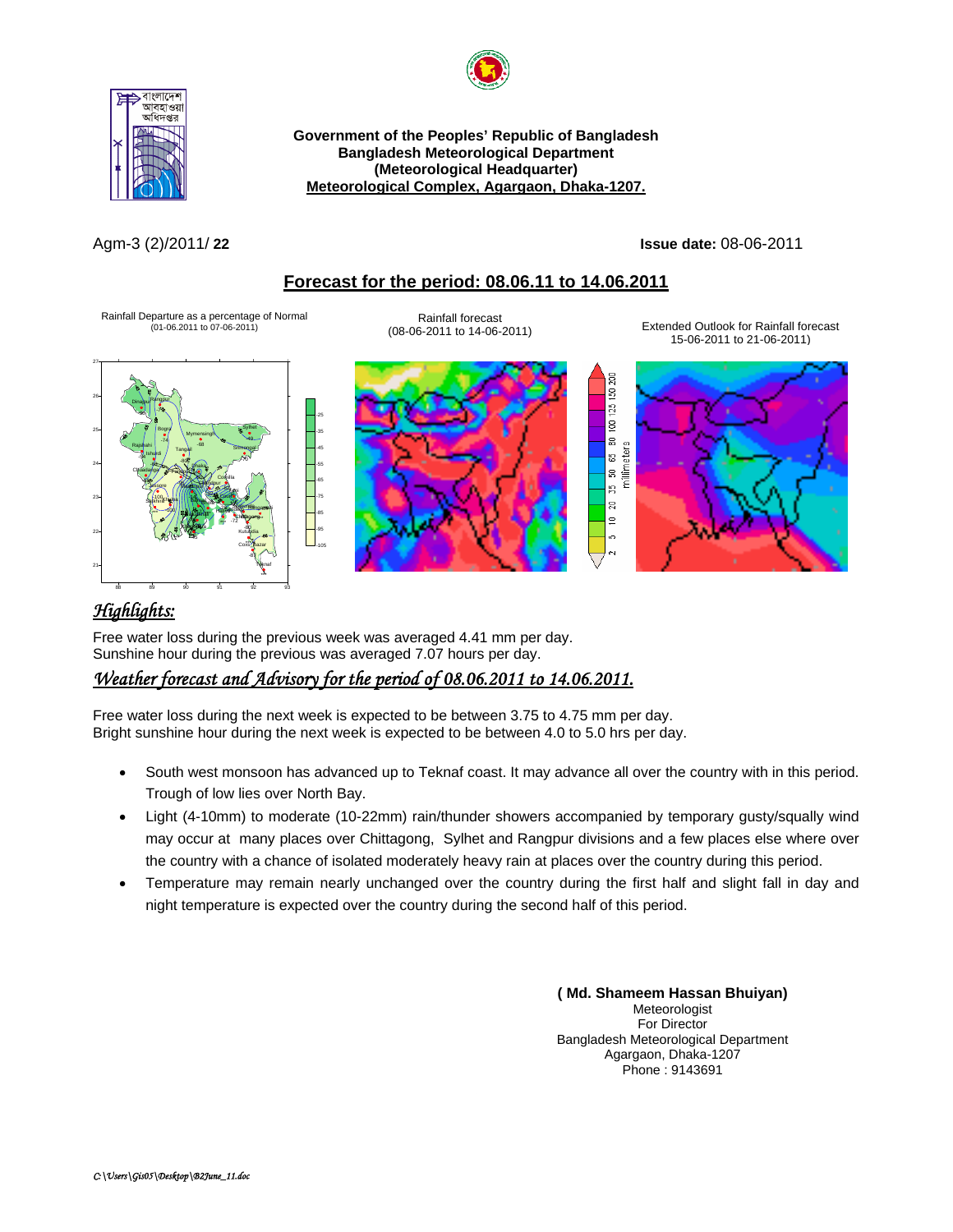# **Bangla Version**

### পূর্বাভাস, সময়: ০৮-০৬-২০১১ থেকে ১৪-০৬-২০১১



গত সপ্তাহের দৈনিক বাষ্পীভবনের গড় ৪.৪১ মিঃ মিঃ ছিল । গত সপ্তাহের দৈনিক সূর্যকিরণ কালের গড় ৭.০৭ ঘন্টা ছিল।

## আবহাওয়া পূর্বাভাসঃ- ০৮-০৬-২০১১ ইং থেকে ১৪-০৬-২০১১ ইং পর্যন্ত।

আগামী সপ্তাহের বাষ্পীভবনের দৈনিক গড় মান ৩.৭৫ মিঃমিঃ থেকে ৪.৭৫ মিঃমিঃ থাকতে পারে । আগামী সপ্তাহের সূর্যকিরণকালের দৈনিক গড় মান 8.০০ ঘন্টা থেকে ৫.০০ ঘন্টা থাকতে পারে ।

- দক্ষিণ-পশ্চিম মৌসমী বায়ু টেকনাফ উপকূল পর্যন্ত অগ্রসর হয়েছে। এসময়ে এটা সারাদেশে বিস্তার লাভ করতে পারে। লঘুচাপটির বর্ধিতাংশ উত্তর বঙ্গোপসাগরে অবস্থান করছে।
- এ সপ্তাহে চউগ্রাম, সিলেট ও রংপুর বিভাগের অনেক স্থানে এবং দেশের অন্যত্র কিছু কিছু স্থানে অস্থায়ী দমকা / ঝড়ো হাওয়া সহ হালকা (৪-১০ মিঃ মিঃ) থেকে মাঝারী ধরনের (১০-২২ মিঃমিঃ) বৃষ্টি / বজ্র বৃষ্টি হতে পারে। সেই সাথে দেশের কোথাও কোথাও বিক্ষিপ্তভাবে মাঝারী ধরণের ভারী বর্ষণের সম্ভাবনা রয়েছে।
- এ সপ্তাহের প্রথমার্ধে সারাদেশের তাপমাত্রা প্রায় অপরিবর্তীত থাকতে পারে এবং দ্বিতীয়ার্ধে দিন ও রাতের তাপমাত্রা সামান্য হ্রাস পেতে পারে।

(মোঃ শামীম হাসান ভূইয়া) আবহাওয়াবিদ পরিচালকের পক্ষে বাংলাদেশ আবহাওয়া অধিদপ্তর, ঢাকা-১২০৭।